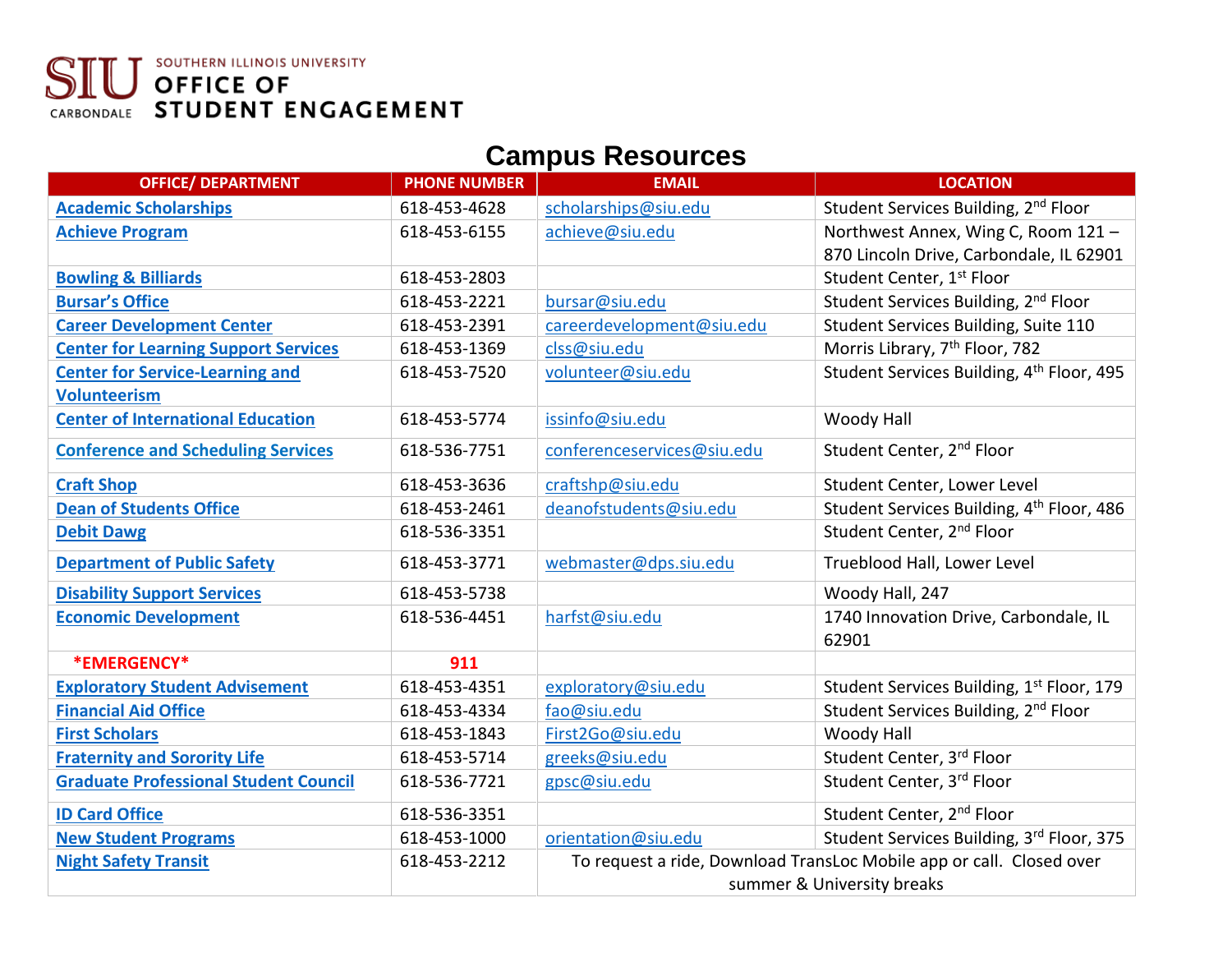# **SIU OFFICE OF**<br>CARBONDALE STUDENT ENGAGEMENT

| <b>OFFICE/ DEPARTMENT</b>                       | <b>PHONE NUMBER</b> | <b>EMAIL</b>                               | <b>LOCATION</b>                                        |
|-------------------------------------------------|---------------------|--------------------------------------------|--------------------------------------------------------|
| <b>Non-Traditional Student Services</b>         | 618-453-7521        | nontrad@siu.edu                            | Student Services Building, 4th Floor, 484              |
| <b>Office of Equity and Compliance</b>          | 618-453-4807        | equity@siu.edu                             | Davies Hall, Room 150                                  |
| <b>Office of Student Engagement</b>             | 618-453-5714        | getinvolved@siu.edu                        | Student Center, 3rd Floor                              |
| <b>Plant and Service Operations</b>             | 618-453-6793        | custserv@pso.siu.edu                       | 210 Physical Plant Drive, Carbondale, IL<br>62901      |
| <b>Project Upward Bound</b>                     | 618-453-3354        | upwardboundsiu@gmail.com                   | Woody Hall, Room 223                                   |
| <b>Registrar's Office</b>                       | 618-453-2963        | registrar@siu.edu                          | Student Services Building, 2 <sup>nd</sup> Floor, 251  |
| <b>Safety Awareness Facts and Education</b>     | 618-453-3771        | mollya@dps.siu.edu                         |                                                        |
| <b>Saluki Athletics</b>                         | 618-453-5311        |                                            | Lingle Hall 118                                        |
| <b>Saluki Cares</b>                             | 618-453-2461        | siucares@siu.edu                           |                                                        |
| <b>Saluki Cents - Financial Literacy Office</b> | 618-453-4611        | salukicents@siu.edu                        | Student Services Building, 2 <sup>nd</sup> Floor       |
| <b>Saluki Express</b>                           |                     | Check website or app for up-to-date routes |                                                        |
| <b>Saluki Food Pantry</b>                       |                     | foodpantry@siu.edu                         | Student Center, Lower Level                            |
| <b>SalukiTech Call Center</b>                   | 618-453-5155        | salukitech@siu.edu                         | Morris Library, 1 <sup>st</sup> Floor (Service Center) |
| <b>SalukiTech Computer Store</b>                | 618-453-2112        | salukitechcomputerstore@siu.edu            | Student Center, 1st Floor, North End                   |
| <b>SIU Foundation</b>                           | 618-453-4900        | siuf@foundation.siu.edu                    | Colyer Hall, 1235 Douglas Drive,                       |
|                                                 |                     |                                            | Carbondale, IL 62901                                   |
| <b>SIU Alumni Association</b>                   | 618-453-2408        | alumni@siu.edu                             | Colyer Hall, 2 <sup>nd</sup> Floor, 1235 Douglas       |
|                                                 |                     |                                            | Drive, Carbondale, IL 62901                            |
| <b>Student Center</b>                           | 618-536-3351        | scenter@siu.edu                            | Student Center, 1255 Lincoln Drive,                    |
|                                                 |                     |                                            | Carbondale, IL 62901                                   |
| <b>Student Center Catering</b>                  | 618-536-6633        |                                            | <b>Student Center</b>                                  |
| <b>Student Center Marketing and Graphics</b>    | 618-453-3489        |                                            | Student Center, 4 <sup>th</sup> Floor, 403             |
| <b>Student Center Scheduling</b>                | 618-536-6633        | studentcenterscheduling@siu.edu            | Student Center, 2 <sup>nd</sup> Floor                  |
| <b>Student Employment</b>                       | 618-453-4629        | studentemployment@siu.edu                  | Student Services Building, 2 <sup>nd</sup> Floor, 291  |
| <b>Student Health Services</b>                  | 618-453-3311        | shcinfo@siu.edu                            | Student Health Building, 374 E. Grand                  |
|                                                 |                     |                                            | Avenue, Carbondale, IL 62901                           |
| <b>Counseling and Psychological</b>             | 618-453-5371        |                                            | Student Health Center, 2 <sup>nd</sup> Floor, 253      |
| <b>Student Dental</b>                           | 618-453-2353 or     |                                            |                                                        |
|                                                 | 618-453-8826        |                                            |                                                        |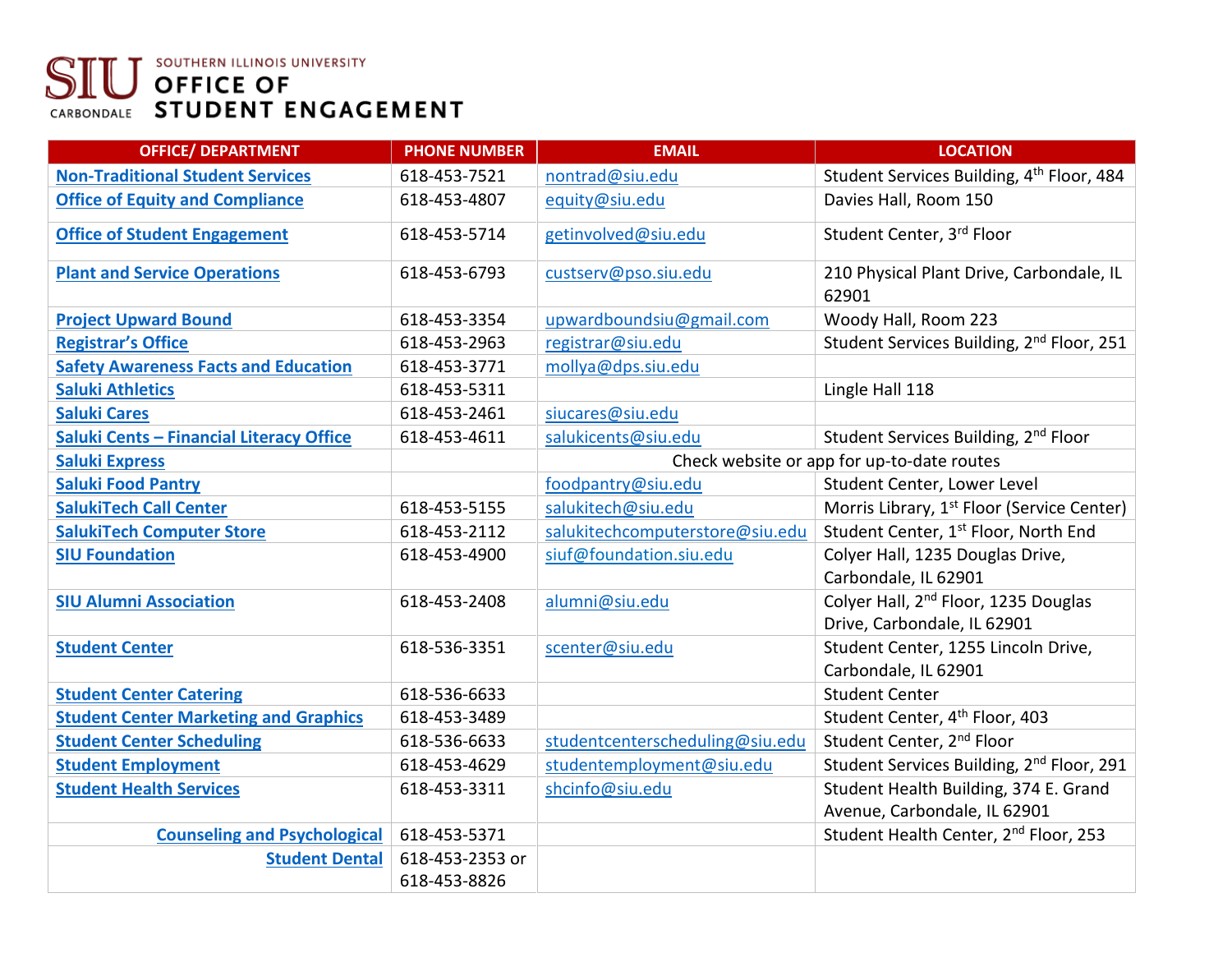# **SIU OFFICE OF**<br>CARBONDALE STUDENT ENGAGEMENT

| <b>OFFICE/ DEPARTMENT</b>                    | <b>PHONE NUMBER</b> | <b>EMAIL</b>                   | <b>LOCATION</b>                                              |
|----------------------------------------------|---------------------|--------------------------------|--------------------------------------------------------------|
| <b>Wellness</b>                              | 618-536-4441        |                                | <b>Student Health Center</b>                                 |
| Pharmacy                                     | 618-453-4417        |                                | Student Health Center, 1st Floor                             |
| <b>Orthopaedic Institute</b>                 | 618-453-1292        |                                | Student Health Center, 1st Floor                             |
| <b>Marion Eye Center</b>                     | 618-549-0615        |                                | Student Health Center, 1st Floor                             |
| <b>Student Multicultural Resource Center</b> | 618-453-3740        |                                | Student Service Building, 1st Floor, 140                     |
| <b>Black Resource Center</b>                 | 618-453-3470        | blackresourcecenter@siu.edu    | Student Service Building, 1st Floor, 140                     |
| <b>Hispanic/Latino Resource Center</b>       | 618-453-3470        | hispanicresourcecenter@siu.edu | Student Service Building, 1st Floor, 140                     |
| <b>LGBTQ Resource Center</b>                 | 618-453-3470        | lgbtq@siu.edu                  | Student Service Building, 1st Floor, 140                     |
| <b>Women's Resource Center</b>               | 618-453-3470        | wrc@siu.edu                    | Student Service Building, 1st Floor, 140                     |
| <b>Student Programming Council</b>           | 618-536-3393        | studentprogramming@siu.edu     | Student Center, 3rd Floor                                    |
| <b>Student Recreation Center</b>             | 618-453-1277        | reccntr@siu.edu                | SIU Recreation Center, 300 E. Grand,<br>Carbondale, IL 62901 |
| <b>Student Rights and Responsibilities</b>   | 618-536-2338        | studentrights@siu.edu          | Student Services Building, 4th Floor, 497                    |
| <b>Students' Legal Assistance</b>            | 618-536-6677        | sladesk@siu.edu                | Student Services Building, 4th Floor, 493                    |
| <b>Study Abroad Programs</b>                 | 618-453-7670        | studyabr@siu.edu               | Woody Hall                                                   |
| <b>Sustainability Office</b>                 | 618-453-2846        | sustainability@siu.edu         | Student Center, 1st Floor                                    |
| <b>Testing Services</b>                      | 618-453-6003        | testing@siu.edu                | Morris Library , 7 <sup>th</sup> Floor, 781                  |
| <b>Title IX Coordinator</b>                  | 618-453-4807        |                                | 152 Davies Hall                                              |
| <b>TRIO Student Support Services</b>         | 618-453-6973        | triosss@siu.edu                | Woody Hall, Room 214                                         |
| <b>Undergraduate Admissions</b>              | 618-536-4405        | admissions@siu.edu             | Student Services Building, 1st Floor                         |
| <b>Undergraduate Student Government</b>      | 618-536-3381        | usgsiu@siu.edu                 | Student Center, 3rd Floor                                    |
| <b>University Bookstore</b>                  | 618-536-3321        | bookstor@siu.edu               | Student Center, 1st Floor                                    |
| <b>UCOL 101</b>                              | 618-536-5558        | univcourses@siu.edu            | Student Services Building, 3rd Floor, 353                    |
| <b>University Core Curriculum</b>            | 618-536-5555        | corecurr@siu.edu               | Student Service Building, 3rd Floor, 365                     |
| <b>University Housing</b>                    | 618-453-2301        | housing@siu.edu                | Student Services Building, 4 <sup>th</sup> Floor             |
| <b>Veterans Services</b>                     | 618-453-1335        | vets@siu.edu                   | Woody Hall C141                                              |
| <b>WIDB</b>                                  | 618-536-2361        | genmanager@widb.net            | Student Center, 4 <sup>th</sup> Floor                        |